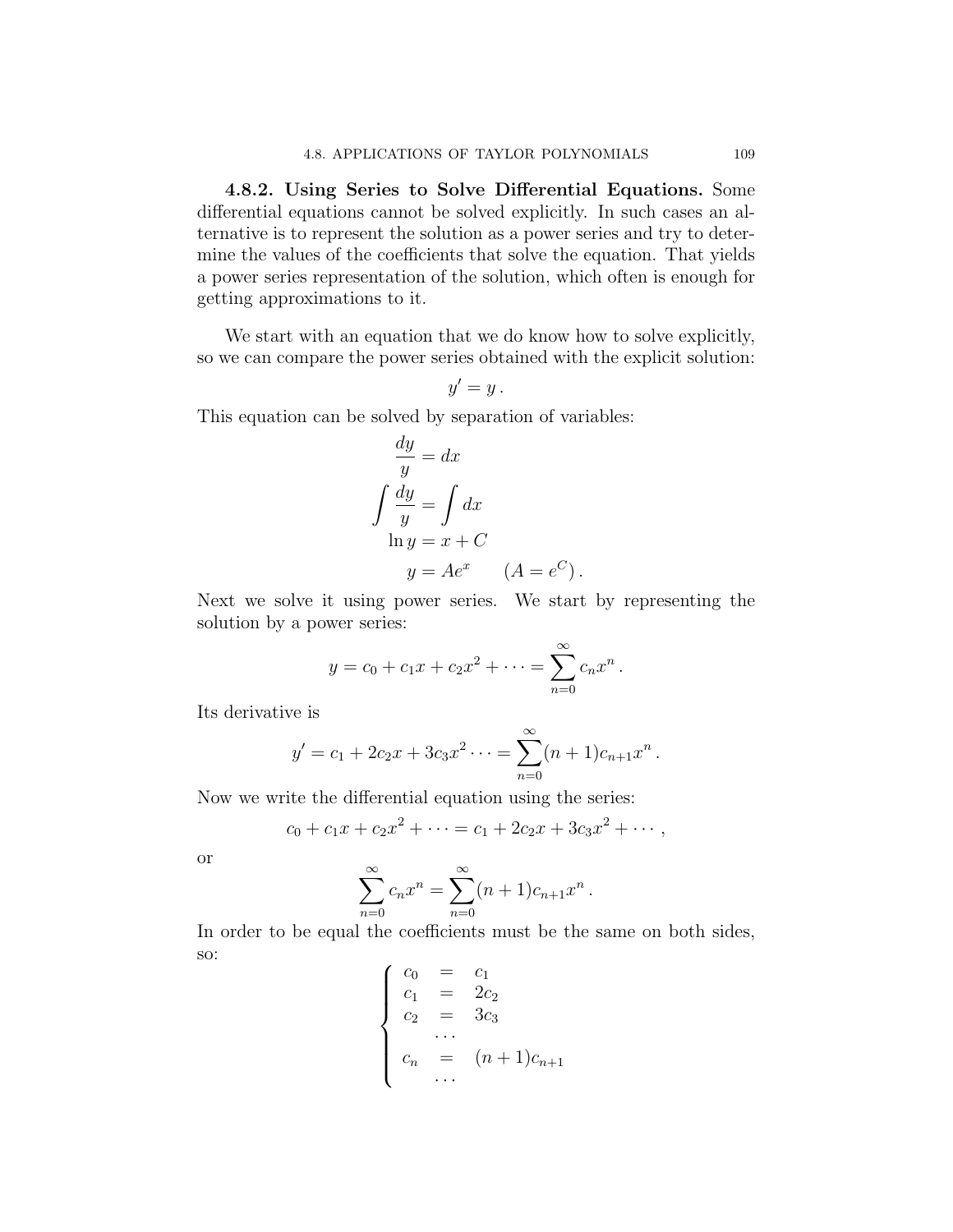$\frac{1}{10}$  and the following ones verify the requisive relation  $\mathbf{t}$  transfer verify the recording the recording  $\mathbf{t}$ 

$$
c_{n+1} = \frac{c_n}{n+1} \, .
$$

So the sequence is:

$$
c_0 = (\text{arbitrary})
$$
  
\n
$$
c_1 = c_0
$$
  
\n
$$
c_2 = \frac{c_1}{2} = \frac{c_0}{2}
$$
  
\n
$$
c_3 = \frac{c_2}{3} = \frac{c_0}{2 \cdot 3}
$$
  
\n
$$
c_4 = \frac{c_3}{4} = \frac{c_0}{2 \cdot 3 \cdot 4}
$$
  
\n...  
\n
$$
c_n = \frac{c_0}{n!}
$$

$$
y = c_0 + c_0 x + \frac{c_0}{2!} x^2 + \frac{c_0}{3!} x^3 + \dots = c_0 \sum_{n=0}^{\infty} \frac{x^n}{n!}
$$

i.e.,  $c_0$  (a constant) multiplied by the Maclaurin series of  $e^x$ , so the solution is the same one we got explicitly (with  $A = c_0$ ).

Lets look now at a more sophisticated example. Solve the differential equation

$$
y'' - 2xy' + y = 0.
$$

The idea is the same as before, we replace  $y$  with a power series, find its derivatives that appear in the equation, pose the equation with the its derivatives that appear in the equation, pose the equation with the the powers series, and find a relation among the coefficients:

$$
y = \sum_{n=0}^{\infty} c_n x^n
$$

$$
y' = \sum_{n=1}^{\infty} n c_n x^{n-1}
$$

$$
y'' = \sum_{n=2}^{\infty} n(n-1)c_n x^{n-2}
$$